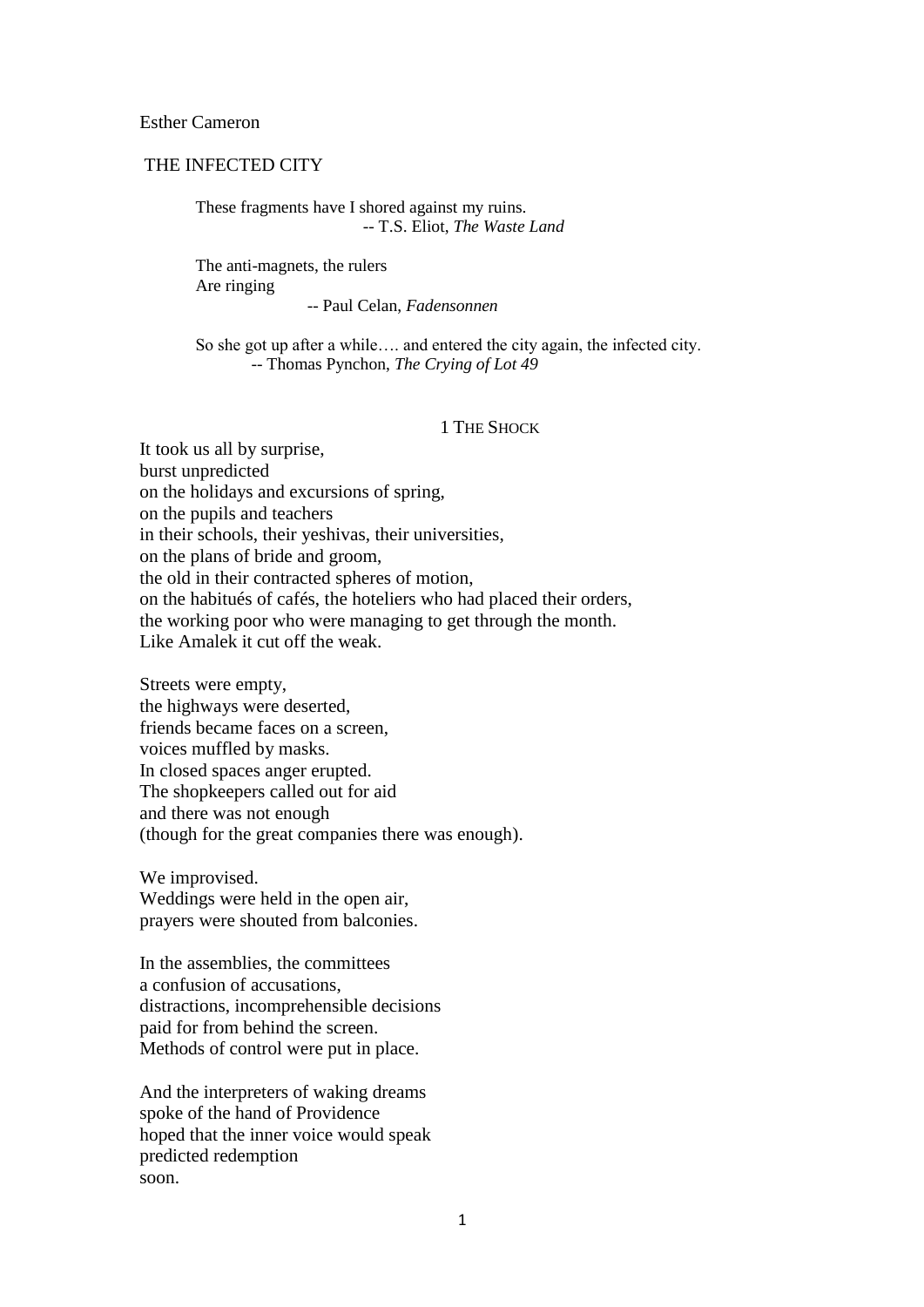And some believed and some wanted to believe and some laughed bitterly.

And into the world was breathed a riddling word: *corona.*

### 2 THE EARLY WARNINGS

You had seen and had not seen it coming saw not the form but the force that advanced wrapped in the cloud of unknowing emitted in the proliferation of our knowledge

And those who search for causes spoke of a microorganism fashioned on the unresting loom of evolution working always in the cells, in the molecules, in the flesh of pangolin or bat sold in markets, eaten by humans -- and in laboratories where human ingenuity ceaselessly toys with the mechanism of creation.

And darker voices muttered of cabals, of destruction released by design by initiates of dark rites, by extraterrestrials taking the forms of humans, or lizards. And the sane, the enlightened, the balanced, O those who had believed their world would last indefinitely laughed.

And you laughed and did not laugh. For you had seen what incalculable scope for cunning gapes in the complication of our knowledge: so many thought processes the simple cannot follow, so much information the simple cannot verify, so many processes that link human beings in ties not of friendship or kinship and of no place but as cogs in an elaborating machine that has no aim but profit whose conscience is the cost-benefit analysis that takes hold of law that buys the press and the networks and through them the state -- in essence, reptilian or something less ensouled.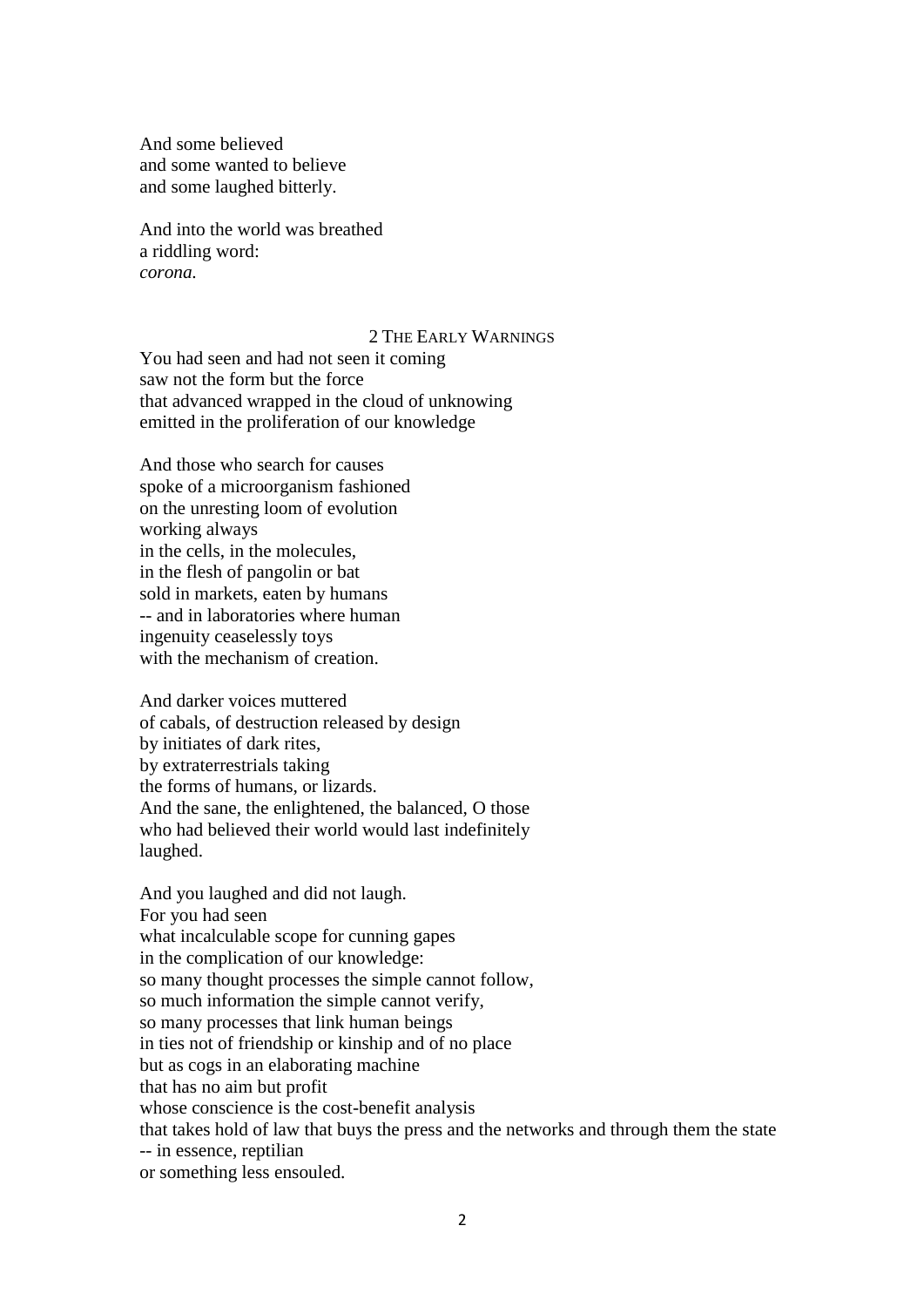And what of the human soul thus caught up what of the soul What might the soul thus twisted not devise against those not yet caught up?

### 3 AT THE CENTER

You lose your sense of taste and smell that is one possible sign sometimes there are no signs yet you carry in your breath the nano-bomb

you may experience respiratory symptoms you may have to be ventilated you may die after a few weeks of fighting for breath

you may think you have recovered may scarcely have noticed but find yourself forgetting things heart-attack stroke gangrene you may be immune and then lose your immunity

or deprived of livelihood by the methods of control you may starve

#### 4 THE FAULT

And we saw that the fruit was good to eat and pleasing to the eye

that our children would live that our crops would not fail that our homes would be warm

that we would overcome our enemies if they did not get ahead of us

that our clothes would be fine that we could hear from a distance that we could fly through the air

that our labor would not be hard for our work would be done for us that we need not remember for things would remember for us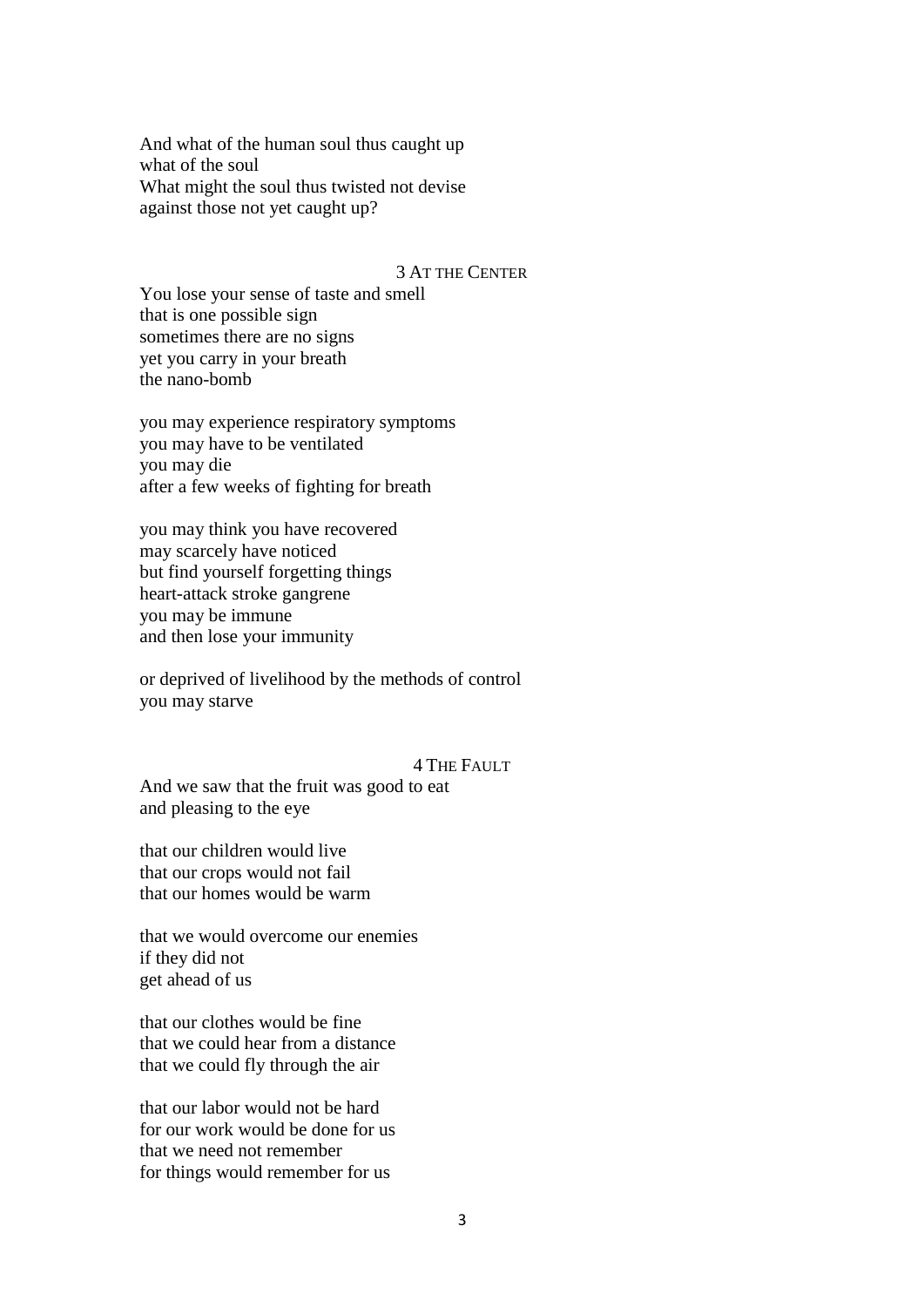that we could have anything we wanted in pictures thrown on screens (we need not imagine)

that we need not need others that our needs would be met if we made enough money if we made no promises

and what if in the end our cravings bred monsters what if in the end we can no longer dig down through steel and glass strata of market forces to the earth to get our bread consumers consumed

what if in the end all goes back to dust

> *for dust you are and to dust you shall return*

### 5 THE SENSOR

and you had heard it all happen in what was then the future though it was also the past

for had not the burden of the Fisher King been borne to you in riddling words that swam through oceans of time and distance, that dug through layers of sense and thought toward the point of the soul

saying in effect, we are made in G-d's image each one of us and all of us we are all from One and there is in us a will toward becoming One toward becoming

one mind one heart one pair of hands right and left to judge to love to repair

there is still time to recognize one another to speak the words of promise to join hands

but hurry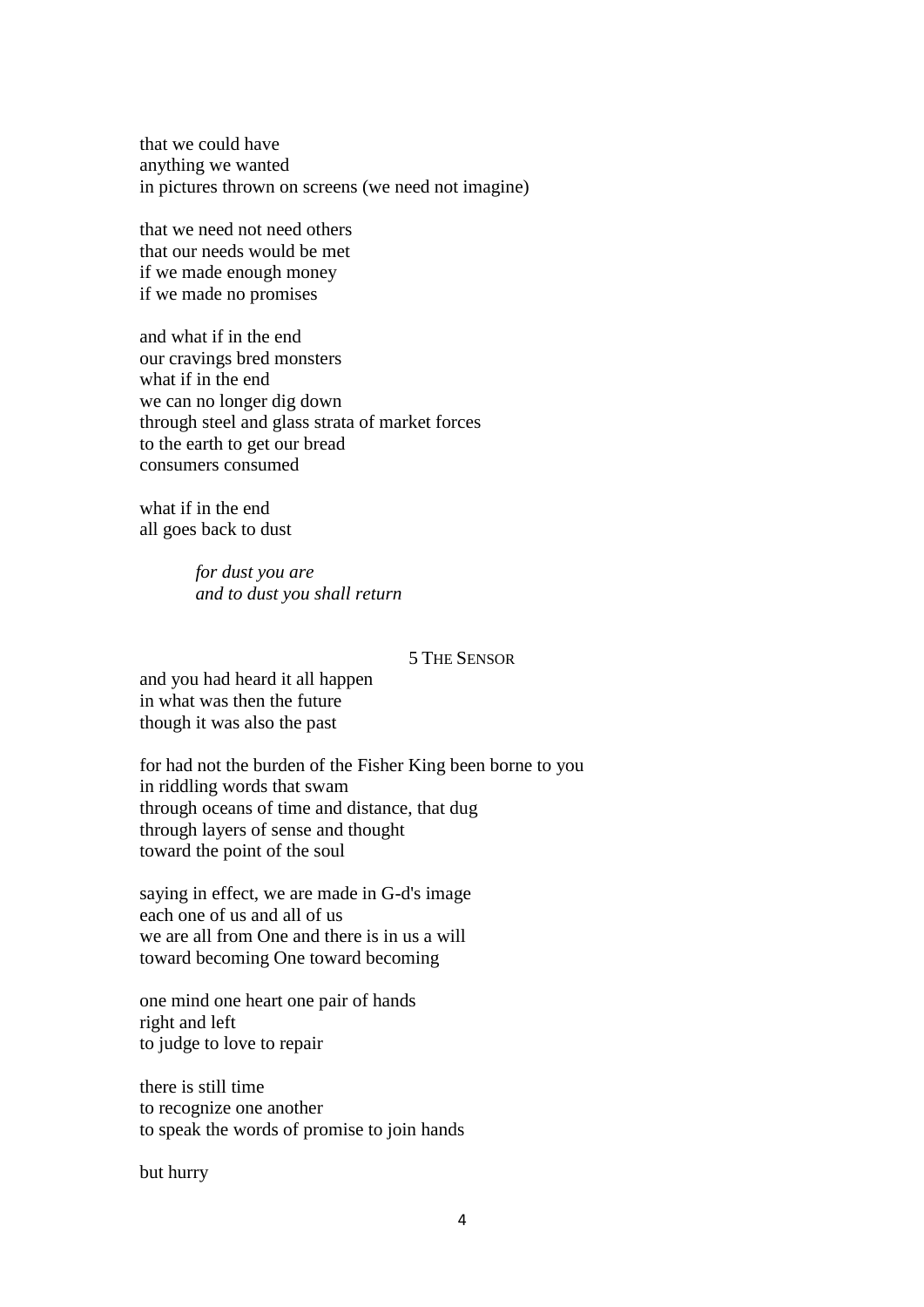hurry

# HURRY UP PLEASE IT'S TIME HURRY UP PLEASE IT"S TIME

for the soul is under siege there are other fishermen who weave nets of sense bait hooks with desire for power set traps of fear and around the earth we wish to ring with love clamp their manacles

> *der Ring* of the gold grasped only through denial of love

### *und morgen verdampft unser Meer*

and tomorrow the sea of the world-soul through which the poet's word swims evaporates

this you heard him say before he disappeared

> *for poetry makes nothing happen it survives*

-- or not

6 THE COLLAPSE

A body no longer animated by the soul decomposes

each atom fending for itself

contention corruption

race against race hand against hand sex against sex and the great undead corporations against all

## *things fall apart the center cannot hold*

then of course the riots

## 7 THE MAD LADY'S SONG

"The heart resists dominion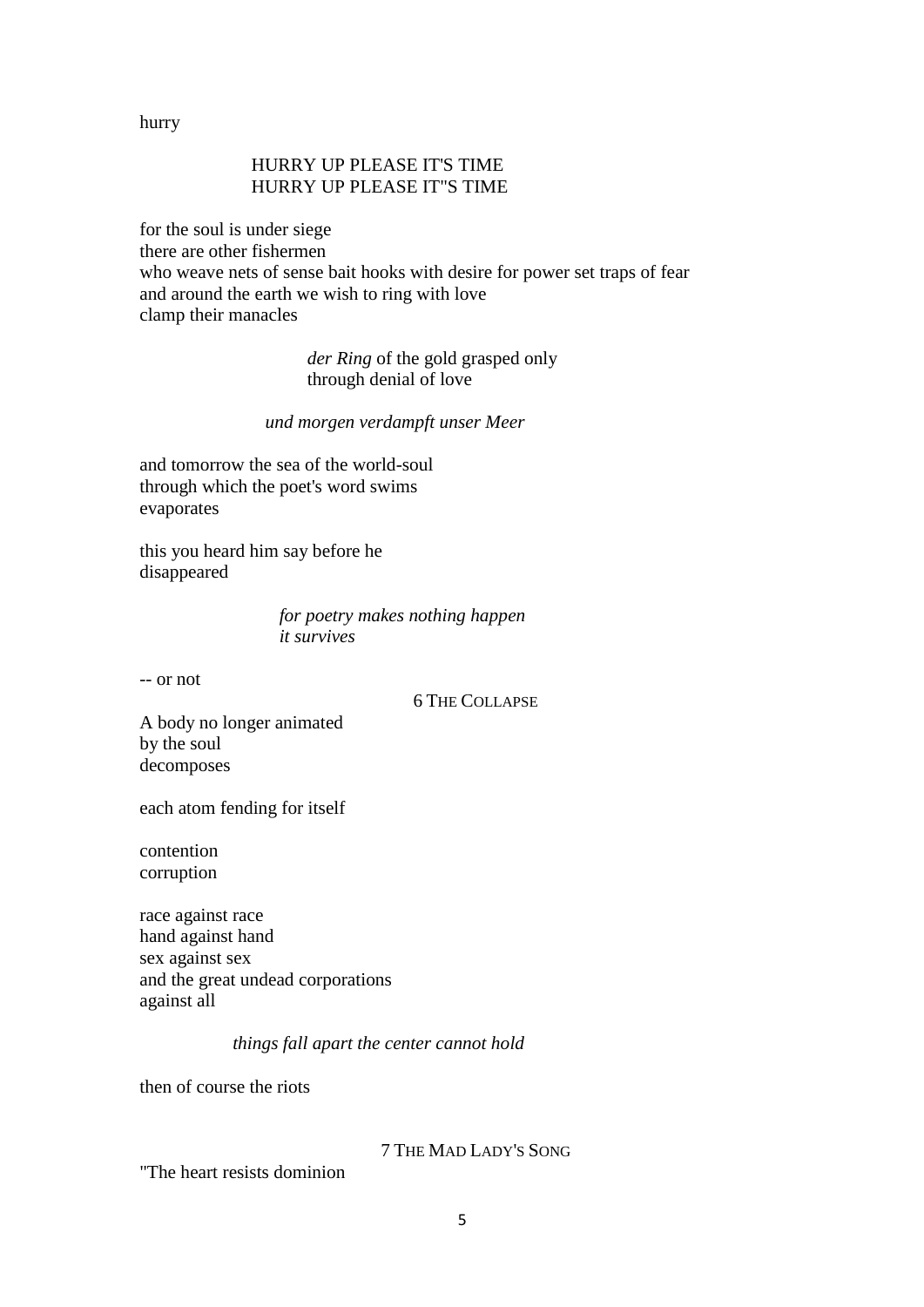By words of love and truth It fears to tie its pinion It hugs its power to choose

It spurns the hand that's proffered It rushes to the door Outside of which the Scoffer Awaits with club and lure"

Thus sang the moated lady Who weaves upon her loom The severed ties of friendship The loves that snapped too soon

The threads of thoughts that almost Arrived at her conclusion That touched the common ground but thence Turned backward toward confusion

She listens for a knocking That never will be heard "Why am I thus?" she screams to G-d – "This situation is absurd!"

> For *there is in the universe A strong force and a weak force And the weak force is love*

Love builds small nests Spiderwebs a breeze disturbs

The will to power builds in steel On a large scale Colossal statues skyscrapers empires conglomerates In the chinks of which love survives Until cleaned out

For love makes nothing happen

### 8 THE PLANNERS

And some said there is a Divine plan we are not in control a visitation sent to remind us of the *crown* of the true King

And others said there was a human plan a pathogen developed patented and released interlocking foundations holding companies quasi governmental agencies large pharmaceutical companies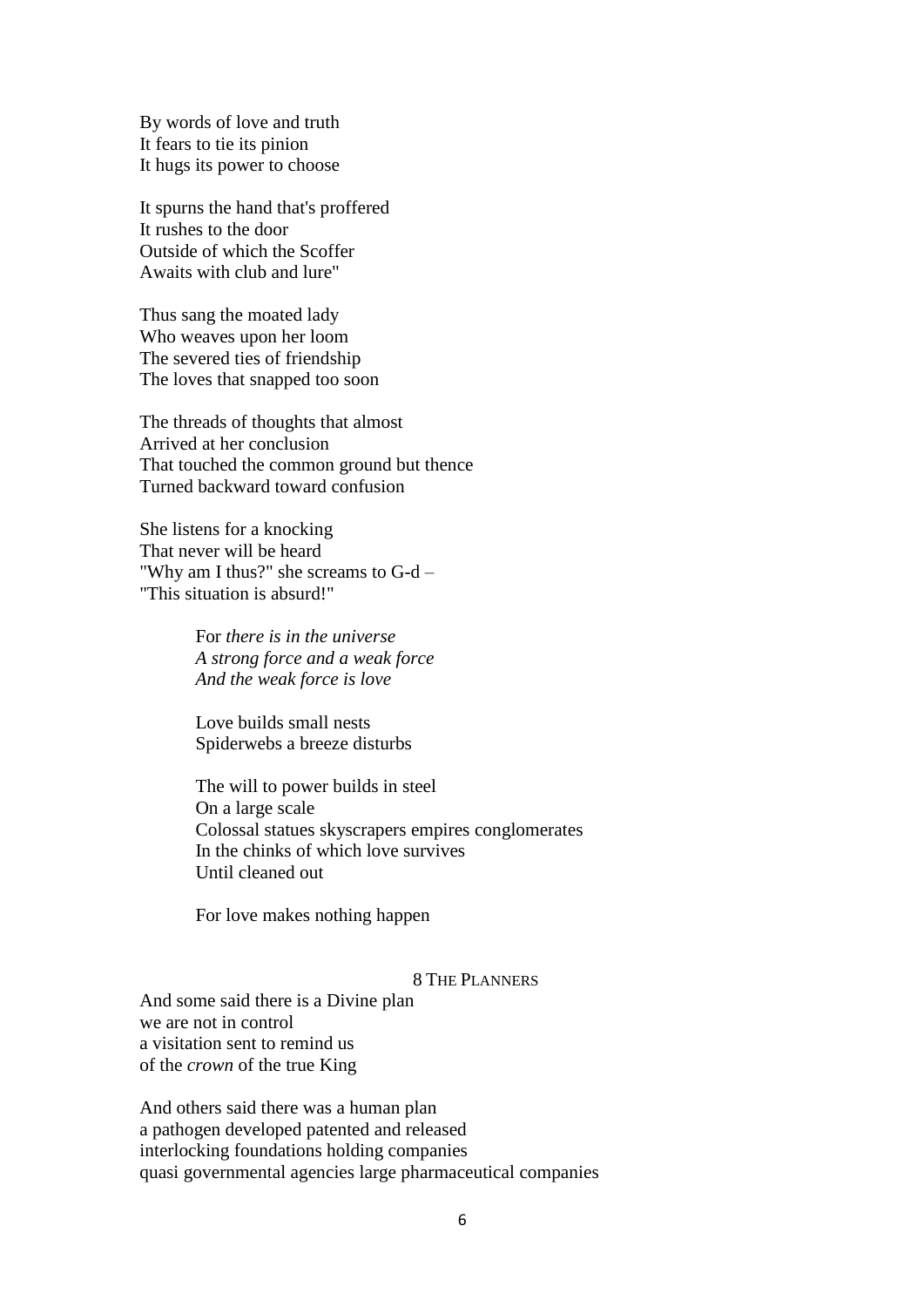interfaced by an information industry search engines television networks all holding stock in one another and having conflicts of interest confluence of interest in controlled social chaos

> *we will inject your medical records under your skin with the vaccine you will have to take the vaccine though it may still be experimental and we will not be responsible we will track you by your cell phones we will drag you out of your homes we will enter without a warrant we will encourage you to inform on one another*

swarms of logos fill the screen and once human faces, logo-faces, rehearse the playing out of the scenario

\*

If love could plan What would it plan

Councils of the wise resolved To rectify the laws

Sacrifices of cunning To the common good

A center keeping track Of what each could give Of what each might need

A search for the managers Who would not eat us (Gather in tens and choose one And let those so chosen gather in tens and choose one And so on until at the top Appears one charged With the sense of the whole)

> *We are not comfortable with that We have no time It must happen spontaneously it cannot be forced Things won't get so bad G-d will help*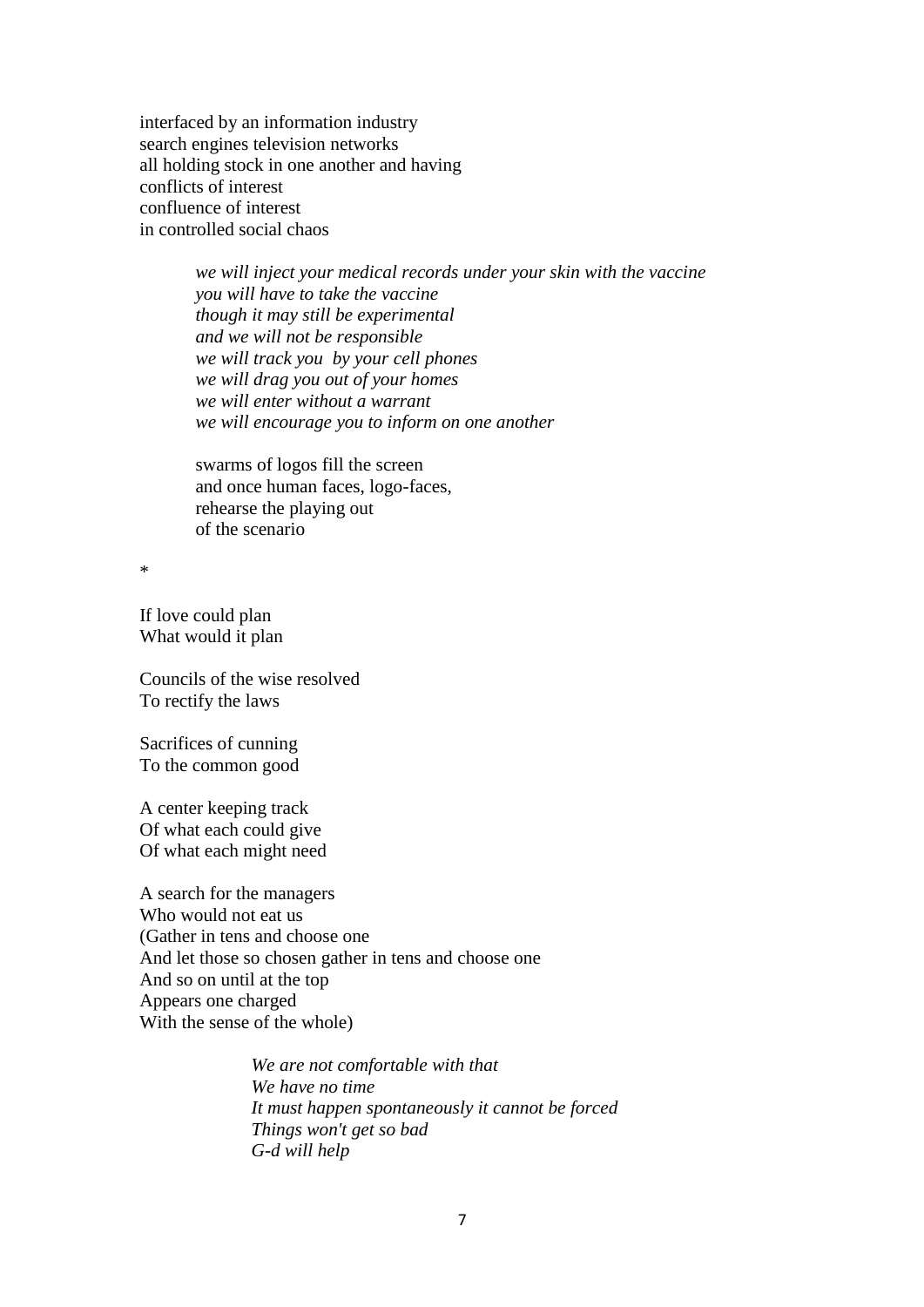Meanwhile the scenario Plays out For love makes nothing happen Nothing that **Counts** 

> *It was also written love that moves the sun and the other stars*

-- When was that?

### 9 THE SEARCH FOR SURVIVORS

## ARE YOU THERE CAN YOU HEAR ME NOW I WANT YOU TO LISTEN VERY CAREFULLY THIS IS IMPORTANT

One wakes somewhere One wakes somewhere else

> *try a note in morning dark i will answer where i am i am*

knowing

they have only one another wherever they are

Each looks for a look in the eyes of the other not to mistake

## THIS IS IMPORTANT

One raises the subject The other indicates that he/she understands

They agree to stay connected and look for the others

# THIS IS IMPORTANT HURRY UP PLEASE IT IS TIME THIS IS IMPORTANT

#### 10 WHAT THE STILL SMALL VOICE SAID

*Stop* This cannot go on forever You must change your life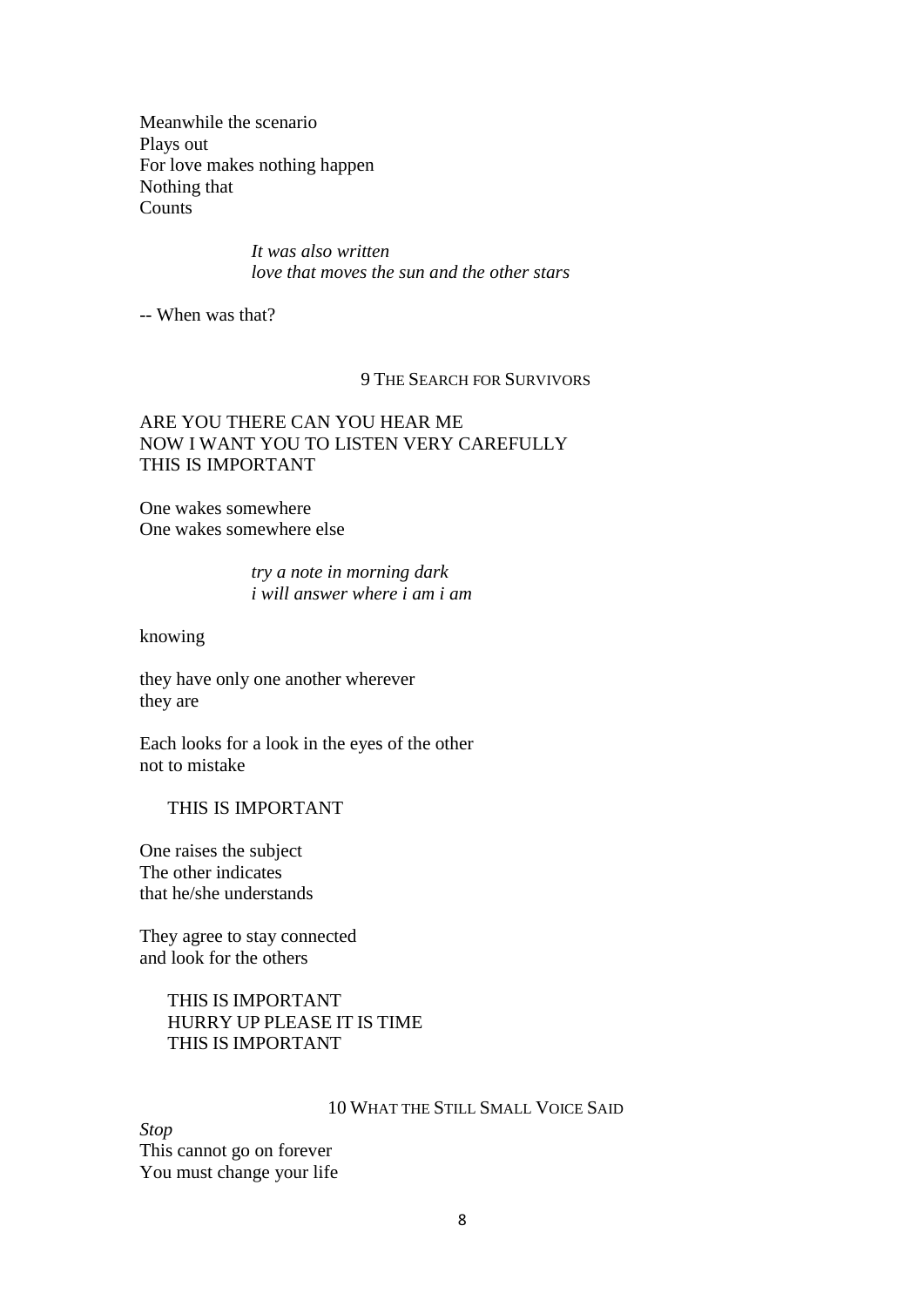*Listen* Something is searching for you The soul of humanity The soul of creation The Creator Listen for the ring of truth

You will hear different voices The voice of the one who wants to tell you something The voice of the one who wants to sell you something Sometimes intertwined Answer only The former

#### *Envision*

Try to see The Divine image In which all are made Try to see in the distance The city healed The city that is a garden At its center the tower of salvation That is the tree of life and the tree of knowledge Intertwined

*Connect* to the Crown of Being the Will

## *Look*

Try to perceive The Divine image where it crops out And below the surface The pieces of the city Scattered in the world

### *Think*

Take stock of what you know Keep track of your observations Note any patterns Beware of exaggerations Keep checking Lay your intellect's gifts at the foot of the Tree of Life Put the puzzle together Become a scientist Of repair

*Speak* Acknowledge what you know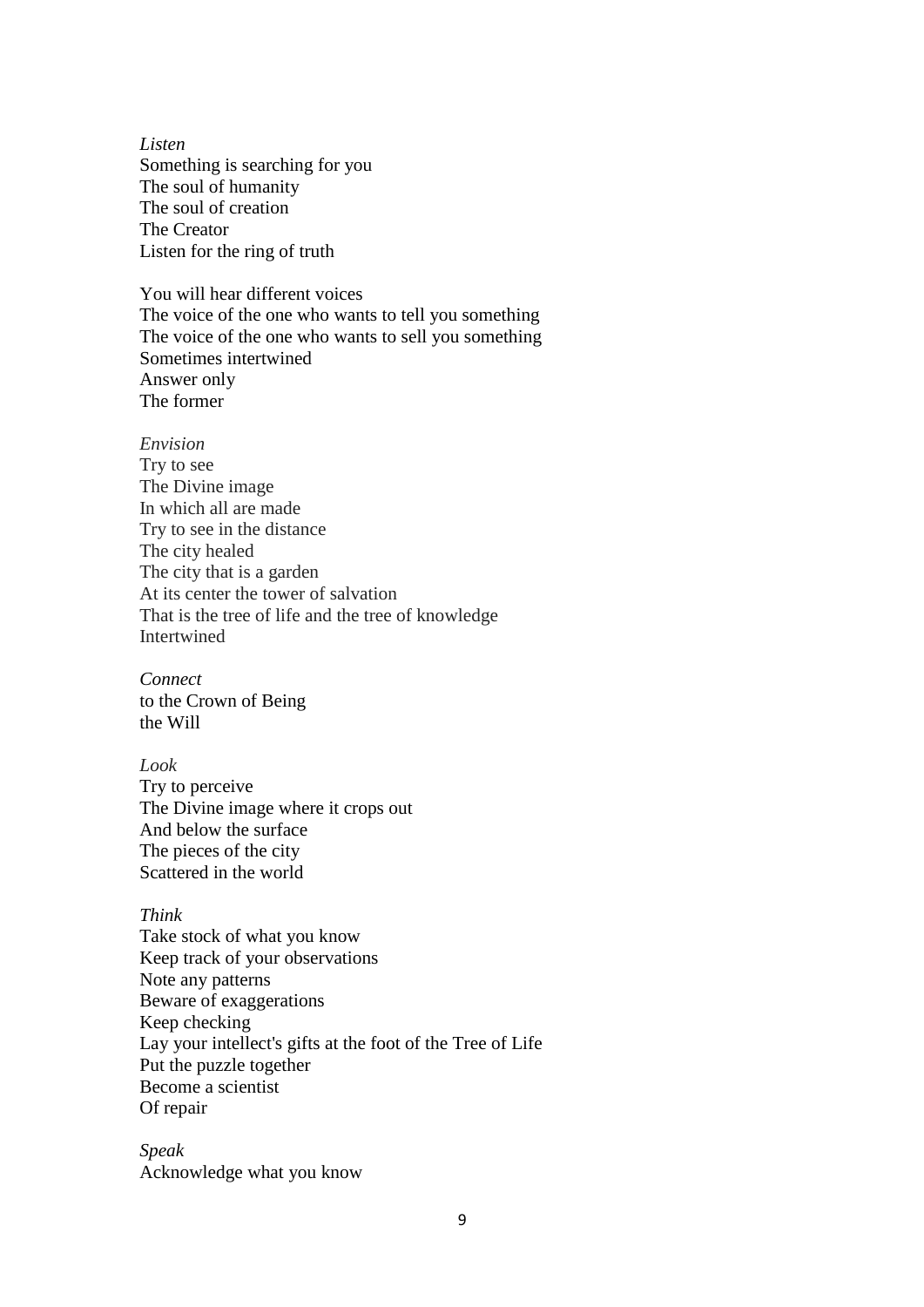Give over what you have learned But let it not be your word alone Let it not block your ears To the word of another

*Believe* this much: that you will be helped

*listen still* listen for the ring of truth follow the sound

> *are you there can you hear me this is important*

It is time.

Maale Adumim, Israel September 4-10, 2020

### **NOTES**

This poem was consciously modeled on T.S. Eliot's *The Waste Land,* a work which in its time was consciousness-defining for many and which has raised innumerable echoes, of which Pynchon's novel (brought to mind by the grotesqueness of the current scene) is one. It has become far harder for poetry to play this defining role; but this, to me, is only one more reason to struggle against the current of the times. I hope the present Reader will be complicit with me in this, by sharing this poem as widely as possible. For the lack of poetry's consciousness-defining influence is, I submit, at the center of a current malaise, of which "the corona" has offered us a virulent symbol.

I see that besides the theme of the corona, a metaphor of earthquake runs through the poem, harking back to my 1970-71 elegy for Paul Celan, "Earthwake," itself written in the presence of *The Waste Land* as well as of Auden's "In Memory of W.B. Yeats."

The immediate "shock" which precipitated the poem was the viewing of the movie *Plandemic,* which was sent to me via email by a friend after being blocked on Facebook, Google, and YouTube. (Here is a link to the movie - [https://collectiveevolutionmedia.acemlnc.com/lt.php?s=dbe46be0831cc51c0dca918fd](https://collectiveevolutionmedia.acemlnc.com/lt.php?s=dbe46be0831cc51c0dca918fd918497d&i=1289A1417A15A17986%20) 918497d $&i=1289A1417A15A17986 - I$  hope it still works.) I found its impact shattering, and the epigraph from Eliot reflects this. Concomitantly with this poem, I wrote a story, ["Tamima and the Lizard Queen,](http://www.derondareview.org/tamima.pdf)" based on my attempts to assess the plausibility of *Plandemic's* "conspiracy theory" about the origins of the virus. I could not check all its assertions; its persuasiveness for me derived from its consonance with a mistrust of the global technocracy which had been with me for a long time, expressed for the first time, perhaps, in my 1971 elegy for Paul Celan: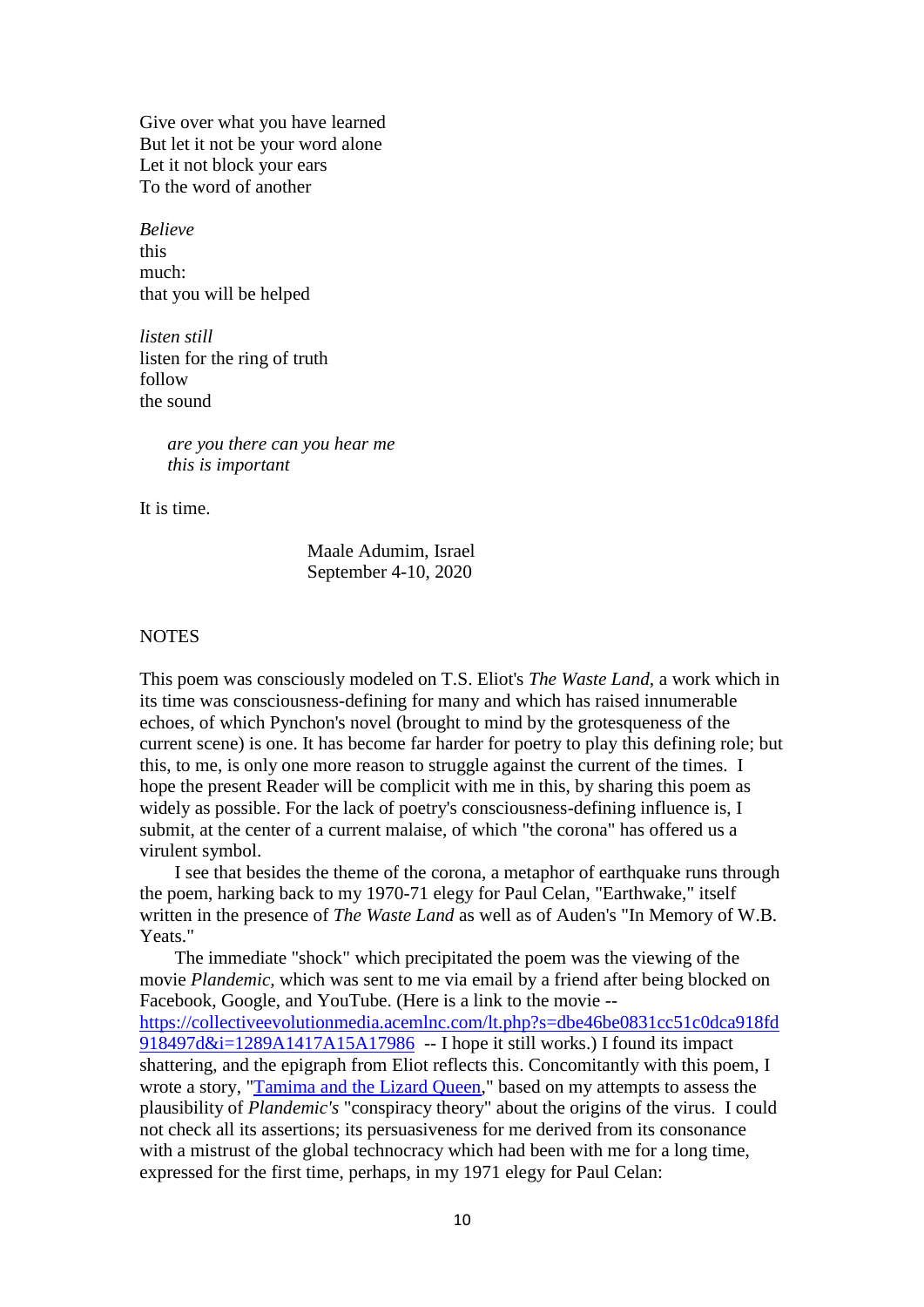Then there was July: along streets with their new constructions - glass and concrete - matter itself gone gray and blank with pain like the face of a clubbed peasant telephotoed from Asia.

The lines were inspired by a new tower in downtown Seattle with black glass windows, typical of the corporate aesthetic which was also very much on display in the Plandemic movie. Thus the "coronavirus" appeared to me (even before I saw the movie, I'd expressed this in a Hebrew poem) to be a symbol if not an actual effect of global technocracy.

It may seem strange that I chose to struggle with this contemporary crisis in a poem frankly imitative of a classic. I have done this before; on the night of September 11, 2001, I reread Yeats' "Sailing to Byzantium," and the next day borrowed its stanza form for a poem entitled "Tiresias Visits the Bombsite." I suppose it is a way of calling on the spirits of the ancestors.

I did not attempt Eliot's feat of speaking in the voices of various disconnected individuals, by virtue of which *The Waste Land* sometimes resembles a play in which the various characters are unaware of each other, unified only by an authorial consciousness that sometimes calls itself the Fisher King and sometimes Tiresias. Aside from the quotations (the ancestral voices), the speakers in *The Infected City* are mostly collective. There are only two individual voices – that of the Fisher King (a character based on the persona of Paul Celan) and the Mad Lady. The Fisher King, in the tradition to which Eliot refers, suffers from a wound which causes the land he rules to be waste; and it is said that if the wound can be healed the land will be restored to its fruitfulness. This figure has been associated in my mind with Celan since 1969, and stands for the current powerlessness of poetry which is a source of deep frustration in his work. The Mad Lady stands for the sense of community which is similarly blocked.

#### Section 1:

In the Jewish tradition, Amalek (see Deuteronomy 25: 17-19) is connected by gematria (numerical values of letters) with the word *safek*, doubt, and is also aassociated with the idea of coldness. Thus could be called a harbinger of a worldview premised on the denial of love (see section 5), which is seen in the poem as the ultimate source of the plague.

"The highways were deserted" – see the song of Deborah, Judges 5:6. The name "corona" has recalled to many the crown of the true King. Less widely known is the fact that in the Kabbala, Keter (crown) is the highest of the Sefirot (Divine emanations), and another name for it is Ratzon (will). One of Celan's bestknown love poems bears the title "Corona." The Israeli poet Ruth Netzer pointed this out some months ago, but obtusely, I did not then see the relevance of this very personal love poem to the plague. By the end of this poem I understood. In the background of this conclusion to the first part are some poignant lines by the Austrian poet Georg Trakl: "Gott sprach eine sanfte Flamme zu seinem Herzen: o Mensch! (God spoke a gentle flame to his heart: o human!)" Amid the fearfulness of the events, the naming of the situation with a special word functions as a sign of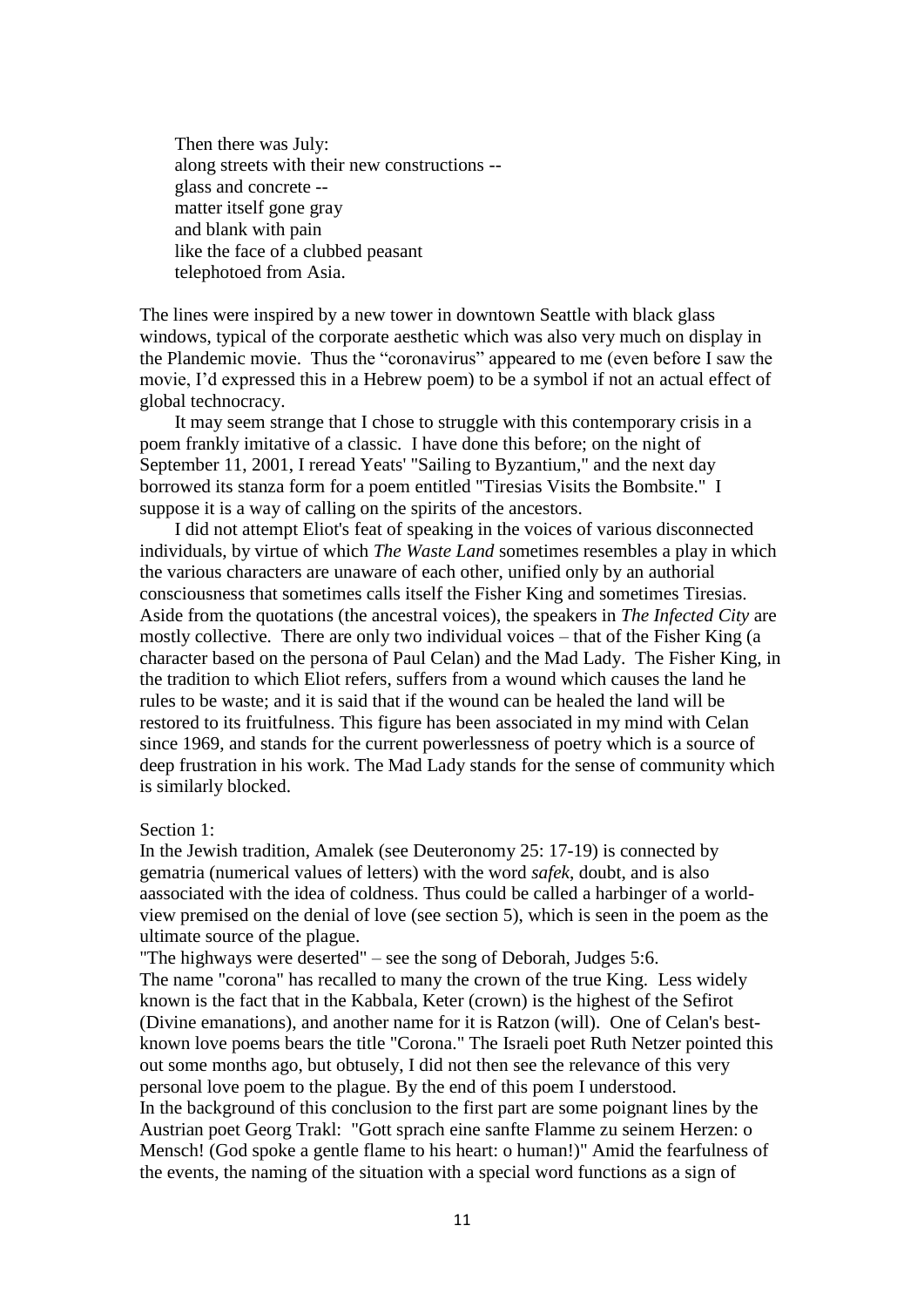grace. The human is human, the universe is the Creation, the world is redeemable, by means of the word.

## Section 2

"Lizards": some very strange ideas are circulating about the elite who may be behind the plague. The author regards these ideas as exaggerations of the popular imagination, but based on some real sense of the inhuman forces involved.

## Section 4

This, obviously, is a reading of the eating from the tree of knowledge in Genesis 3, in the light of the present situation.

# Section 5

"The Sensor" is an attempt to "translate" one strand in the work of Paul Celan, an interpretation that is admittedly simplistic and slanted toward the positive. I do, however, perceive an impulse toward unity in Celan's work, which is engaged in a desperate struggle with fragmentation. My sense of this impulse was reinforced when Rabbi Dr. David Shapiro o.b.m., on reading a poem in which I summarized my conclusions from Celan's work, was reminded of Rabbi Abraham Isaac HaKohen Kook, of whom I thus became aware. The words "HURRY UP PLEASE IT'S TIME" are from Part II of *The Waste Land,* where someone is talking in a restaurant that is about to close.

"around the earth we wish to ring with love" – this is an allusion to the conclusion of Celan's speech "The Meridian," which ends with the finding of a circle that evidently symbolizes poetry's world-unifying impulse. "Der Ring," on the other hand, is that of Wagner's "Ring" cycle, which describes a world built by the power of a ring fashioned from gold that can only be obtained through the denial of love. This can be seen as a metaphor for industrial society, which has always seemed to me worth noting, regardless of other messages in Wagner's work.

"*Und morgen verdampft unser Meer* (and tomorrow our sea evaporates)" is the last line of "Inselhin," which concludes Celan's second book of poetry, *Von Schwelle zu Schwelle.*

"For poetry makes nothing happen: it survives…" from W.H. Auden's "In Memory of W.B. Yeats." The passage continues: "In the valley of its saying where executives/ Would never want to tamper." Celan, of course, did not survive, and it is the view of this poem that the executives have in fact tampered considerably.

# Section 6

"Things fall apart, the center cannot hold" – from Yeats' "The Second Coming."

# Section 7

The "moated lady" harks back to Tennyson's poem "Mariana," whose title figure, immured in a "moated grange," waits for a lover who will never come. Also present is Tennyson's "Lady of Shalott," a similarly isolated figure who spends her days weaving.

"Why am I thus?" see Genesis 25:22.

"There is in the universe a strong force and a weak force, and the weak force is love" – these words, or something similar, were written in a letter by a close relative of mine many years ago.